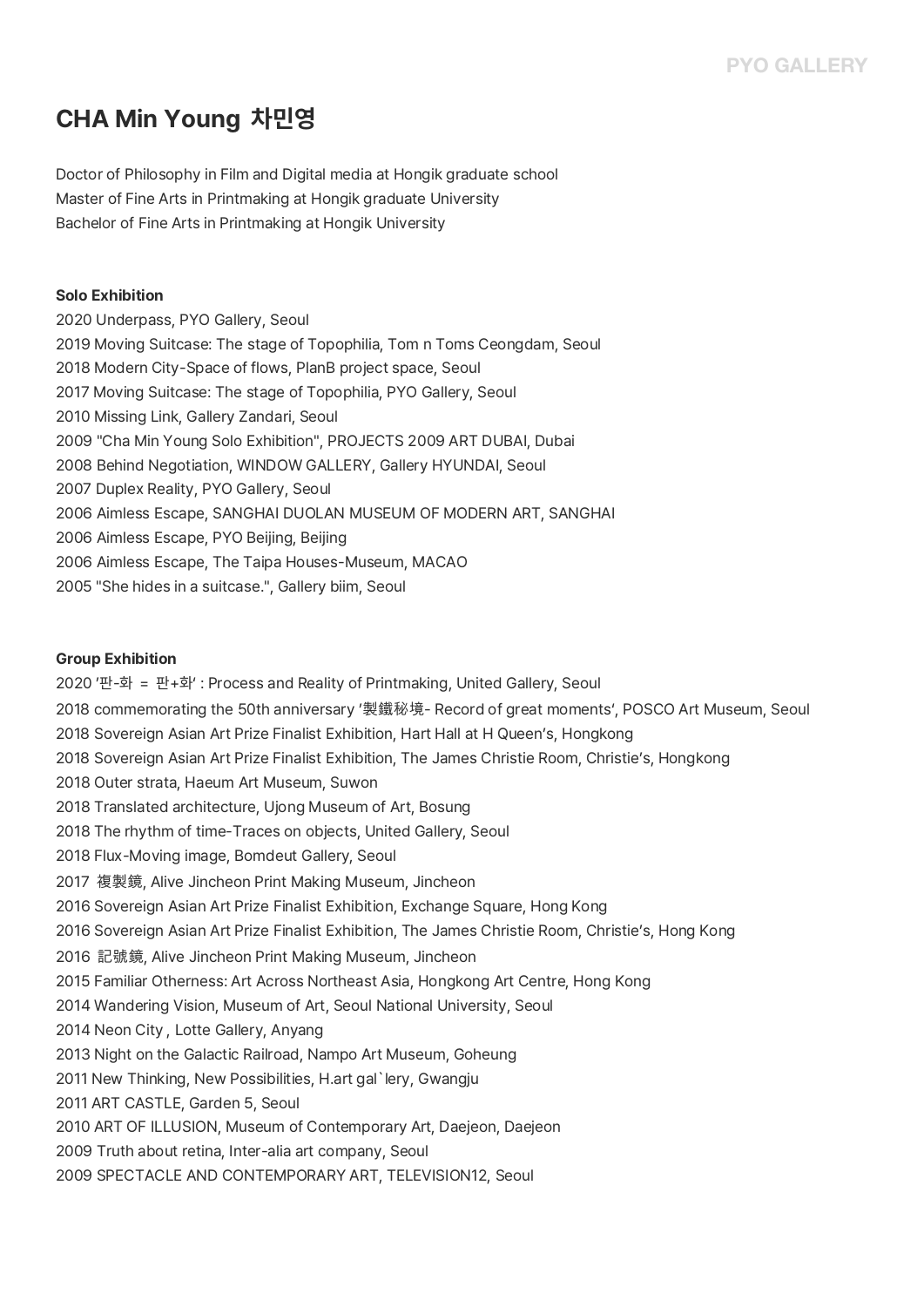## **PYO GALLERY**

2009 Mad for Furniture, Nef space, Seoul 2009 TAKE YOUR TIME, Gallery DARR, Gyeonggido 2008 gma new acquisitions collection reconstructed , Gyeonggido Museum of art, Gyeonggido 2007 Six Story about Imagination in Contemporary art, Gyeonggido Museum of art, Gyeonggido 2006 Liliput, MUSHROOM GALLERY, New York 2005 NANO in Young Artist, Loop Alternative Space, Seoul 2005 NANO in Young Artist, Ssamzie Gallery, Seoul <sup>2005</sup>'Portfolio 2005', Seoul Museum of Art, Seoul 2005 Printed matter, Sunny at Buffalo UB Gallery, Newyork 2005 Printed matter, Sunny at Buffalo UB Gallery, Newyork<br>2004 'Visiting Museum at a spring day' Exhibition, Seoul museum of Art, Seoul word and the Davis Cool 2004.<br>2004 'Dreaming butterfly', UNICEF Hall, Chun Cheon<br>2004 'Dreaming butterfly', UNICEF Hall, Chun Cheon 2004 RED ROSE & POSCO, Posco Art Museum, Seoul<br>2004 'Gulliver's Travels'. Sungkok Art Museum, Seoul 2004 Public Art Festival A.L Project, Chongshin University, Seoul 2004 NOTHING OR VINCENT, ANDY?. Green Photo Gallery, Seoul<br>2004 '시사회' 展, team preview, Seoul 2004 Artist is a Magician, Gallery ARTSIDE, Seoul<br>2004 'Heyri White Festival', Heyri, Kyeounggi-do 2003 中. 家 .水 Go home and drink water on the way, Gallery Art Link, Seoul<br>2003 'Art is Imagination', Posco Art Museum, Seoul 2003 'Art is Imagination', Posco Art Museum, Seoul<br>2003 Block Omnibus Project 3 'Marriage in a Certain Strange Planet', Sejong Center Museum, Seoul 2003 HAPPY CHRISTMAS 2003, Posco Art Museum, Seoul 2003 Block Omnibus Project 2 'Five Houses -The Monster of comfort', Gallery Yesi, Seoul 2003 International Print Exhibition, Korea Printmaking Exhibition, Sejong Center, Seoul <sup>2003</sup>'Premiere' <sup>展</sup>, team preview, Seoul 2003 'Premiere' 展, team preview, Seoul<br>2002 Block Omnibus Project 1 '시 계', Gwanhoon Gallery, Seoul 2002 Block Omnibus Project 1 '시 계', Gwanhoon Gallery, Se<br>2002 12 Trees' The Beautiful story, Dukwon Museum, Seoul 2001 Border crossings 2001, Korea representative, World tour exhibition<br>2000 'Media Virus' 展, KEPCO Plaza gallery, Seoul

### **Art Fair & Auction**

2020 Korea Galleries Art Fair, Seoul 2014 Start Art Fair, Saatchi Gallery, London, UK 2012 'A unique travel with samsonite' KIAF, Seoul 2011 KIAF, Seoul 2011 Korea Galleries Art Fair, Seoul 2010 Christie's Asian Contemporary Art, Hong Kong 2009 Christie's Asian Contemporary Art, Hong Kong 2009 SH contemporary, Shanghai, China 2009 cutting Edge, Seoul 2005 Seoul international Print, Photo & Edition works Art Fair 2005, Seoul